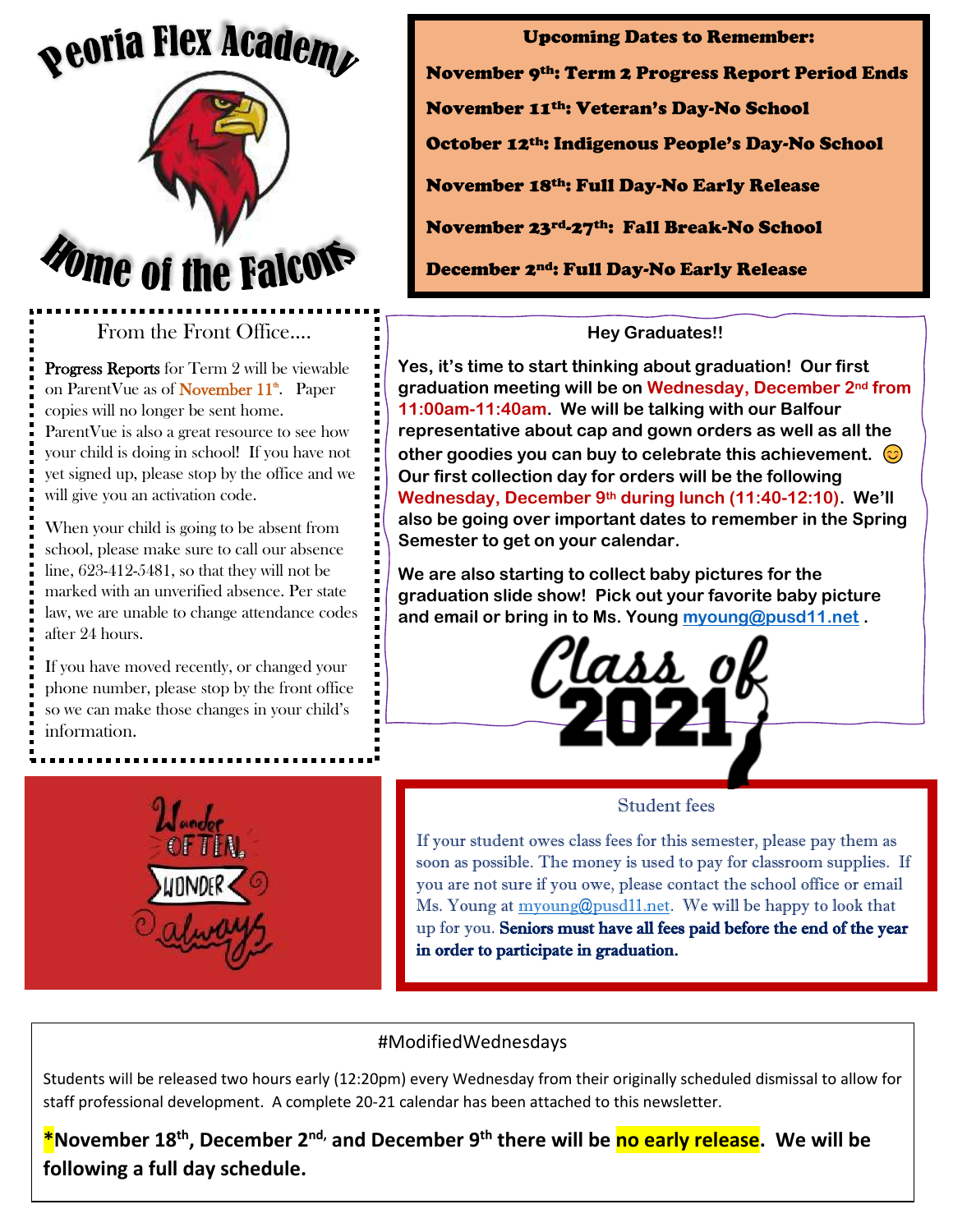## Counselor's Corner

**Support groups are now underway. Our Social Worker, Mrs. Ross, will be leading "Healthy Relationships for Females". Our Behavior Counselor, Mr. Barrett, is doing "Healthy Relationships for Males". Our Guidance Counselor, Mrs. Deeg, is doing a coed group for anxiety and depression. If you feel your child could benefit from any of these groups, please contact either counselor at [vbarrett@pusd11.net](mailto:vbarrett@pusd11.net) or [ldeeg@pusd11.net.](mailto:ldeeg@pusd11.net)** 

**Attention Seniors! Please use the link below to schedule a time to me with Mrs. Deeg for your "Senior-Check In."**

**All other students can use the same link to schedule a time to ask questions about credits, transcripts, classes, schedule, career exploration, ASVAB, ACT testing, West-MEC or anything else we can help you with! Students can meet in person, virtually via Teams or phone conference. Please let Mrs. Deeg know your preference, the meeting will be automatically scheduled on your Teams calendar.**

**<https://outlook.office365.com/owa/calendar/MrsDeeg@pusd11net.onmicrosoft.com/bookings/>**

Ē

÷,

П

n

HOW DO I CONTACT A COUNSELOR? If you need anything, e-mail, or call. Include information about how we can help you and your family and a phone number. We will call or e-mail you ASAP.

- 
- 
- **Mrs. Ross (Social Worker) 623-412-5475 or aross@pusd11.net**

• **Mrs. Deeg (School Counselor): 623-773-6709 or ldeeg@pusd11.net** • **Mr. Barrett (Behavior Counselor) 623-773-6711 or vbarrett@pusd11.net** Ē  $\Box$ 

 $\overline{\phantom{a}}$  $\overline{\phantom{0}}$ 

 $\Box$  $\overline{\phantom{a}}$  $\overline{\phantom{a}}$ Ē  $\Box$  $\Box$ 

### **HOW DO I ACCESS MY USERNAME AND PASSWORD?**

Starting August 3<sup>rd</sup>, parents can log into ParentVue to access their student's log-in and password information:

**GO TO:** ParentVue --- Parent and Student Resources --- Student Login Information

| Home.                               | <b>PARENT AND STI</b>           |
|-------------------------------------|---------------------------------|
| Messages                            | ∞                               |
| a.<br>Calendar                      | College Scholarship Eligibility |
| V<br>Attendance                     | Student login Information       |
| <b>&amp;</b> Conference             |                                 |
| Course History                      |                                 |
| <b>ER</b> Course Request            |                                 |
| Report Card<br>$A_{n}$              |                                 |
| School Information                  |                                 |
| Student Info                        |                                 |
| <b>Parent and Student Resources</b> |                                 |

## **WHAT IF I NEED A COPY OF MY TRANSCRIPT OR ANY OTHER SCHOOL RECORDS?**

• Please contact Mrs. Spiller @ 623-412-5479 or mspiller@pusd11.net

## **NEED SOMEONE TO TALK TO:**

- **PFA Counseling/Social Work Department: [vbarrett@pusd11.net](mailto:vbarrett@pusd11.net) or [aross@pusd11.net](mailto:aross@pusd11.net) or [ldeeg@pusd11.net](mailto:ldeeg@pusd11.net)**
- TEEN LIFELINE: **YOU ARE NOT ALONE** text or call 24 hours a day, 7 days a week **602-248-8336 (TEEN)**
- MARICOPA MOBILE CRISIS TEAM: **602-222-9444**
- NATIONAL SUICIDE PREVENTION LIFELINE: **1-800-273-TALK (8255)**

**NEED HELP WITH BILLS, FOOD, MEDICAL, CLOTHING:** Find food assistance, help paying bills, and other free or reduced cost programs that help people affected by the covid-19 pandemic at:<https://findhelp.org/>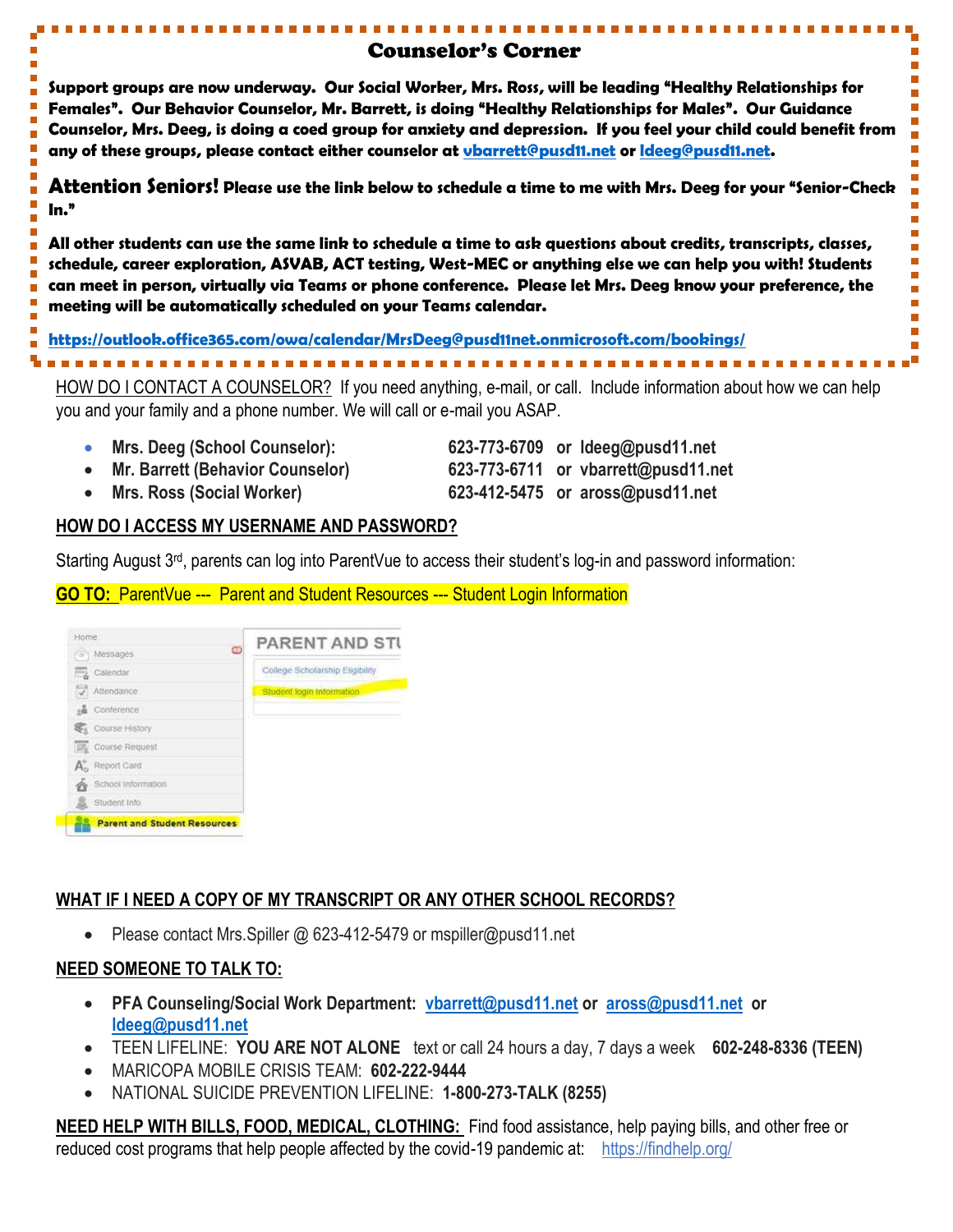# **Free Meals!**

Per the most recent guidance from the USDA, your PUSD site will be serving FREE breakfast and lunch during school hours, and a FREE dinner to take home to all students until December 31, 2020\*.

Additional Meal Pickup Options Beginning September 28th:

## **Curbside Service Available M-F:**

Pioneer Elementary, 9:30-10:15 AM 6315 W Port au Prince Ln, Glendale AZ 85306 Oasis Elementary, 10:00-10:45 AM 7841 W Sweetwater Ave, Peoria AZ 85381

Lake Pleasant Elementary, 10:00-10:45 AM 31501 N Westland Rd, Peoria AZ 85383 Ira A. Murphy Elementary, 10:00-10:45 AM

7231 W North Ln, Peoria AZ 85345

Sunset Heights Elementary, 10:00-10:45 AM 9687 W Adam Ave, Peoria, AZ 85382 Heritage Elementary, 11:00-11:45 AM

5312 W Mountain View Rd. Glendale AZ 85302

## **Virtual Students:**

Please contact your school cafeteria for questions and more information about receiving free meals

## **High School After-School Super** Snack or Athlete Pack Available M-F:

All high school students are eligible to pick up FREE after-school snacks or athlete snack pack at their respective sites. Athlete packs are intended for practicing athletes to pick up before daily sports practice. Please contact your high school cafeteria with further questions.

## Late Pick Up **Available M-F:**

**Liberty HS** 4:00-5:30 9621 W Speckled Gecko Dr, Gendale AZ 85383 Oakwood Elementary: 3:30-4:45

12900 N 71st Ave, Peoria AZ 85381

For further assistance please contact PUSD Food and Nutrition at 623-487-5185 or FoodAndNutrition@pusd11.org



This institution is an equal opportunity provider. \*Subject to change by the USDA

...................

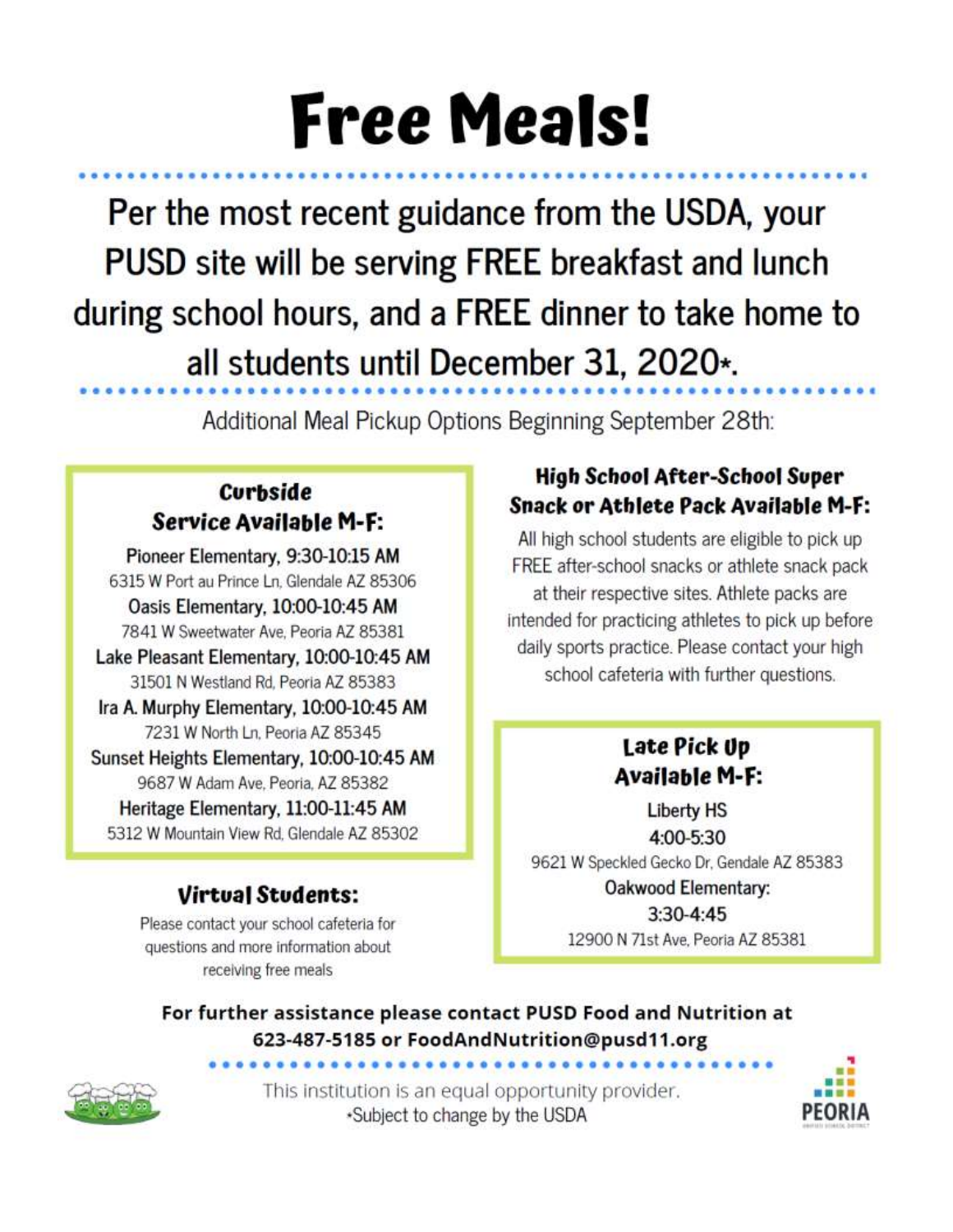

| <b>Term 2 Daily Schedule</b>            |       |       |
|-----------------------------------------|-------|-------|
| Mon, Tues, Thurs, Fri starts 10/8       |       |       |
| $1^{st}$ HOUR (75 min)(7:55)            | 7:30  | 8:45  |
| $2^{nd}$ HOUR (75 min)(9:15)            | 8:50  | 10:05 |
| 3rd HOUR (90min)(10:40)                 | 10:10 | 11:40 |
| PFA LUNCH (30)                          | 11:40 | 12:10 |
| 5 <sup>th</sup> HOUR (90 min+35)(12:45) | 12:15 | 1:45  |
| busses leave (75 min)                   |       | 1:50  |
| 5th HOUR RTI (30 min)                   | 1:50  | 2:20  |
| 6 <sup>th</sup> HOUR (120 min)(3:10)    | 2:30  | 4:30  |

| #Modified Wednesday                                    |       |       |
|--------------------------------------------------------|-------|-------|
| <b>Early Release</b>                                   |       |       |
| 1 <sup>st</sup> HOUR (72 min)(7:54)                    | 7:30  | 8:4   |
| 2 <sup>nd</sup> HOUR (72 min)(9:11)                    | 8:47  | 9:5!  |
| 3 <sup>rd</sup> HOUR (71 min)(10:28)                   | 10:04 |       |
| PFA lunch (30 minutes +5                               |       |       |
| bussers                                                | leave |       |
| RTI (30 min)                                           | 11:50 | 12:20 |
| and 6 <sup>th</sup> HOURS do not convene on Wednesdays |       |       |

#### **PFA Shuttle Bus Times**

| school             | bus | leave<br>time | bus | Monday | Daily<br>leave time leave time arrival |      |
|--------------------|-----|---------------|-----|--------|----------------------------------------|------|
| Cactus             | 250 | 7:05          | 125 | 11:50  | 1:50                                   | 2:06 |
| Centennial         | 107 | 7:11          | 130 | 11:50  | 1:50                                   | 2:00 |
| Ironwood           | 73  | 7:08          | 73  | 11:50  | 1:50                                   | 2:04 |
| <b>Kellis</b>      | 133 | 7:12          | 16  | 11:50  | 1:50                                   | 2:07 |
| Liberty            | 145 | 6:58          | 27  | 11:50  | 1:50                                   | 2:12 |
| <b>Sunrise Mtn</b> | 145 | 7:05          | 258 | 11:50  | 1:50                                   | 2:10 |